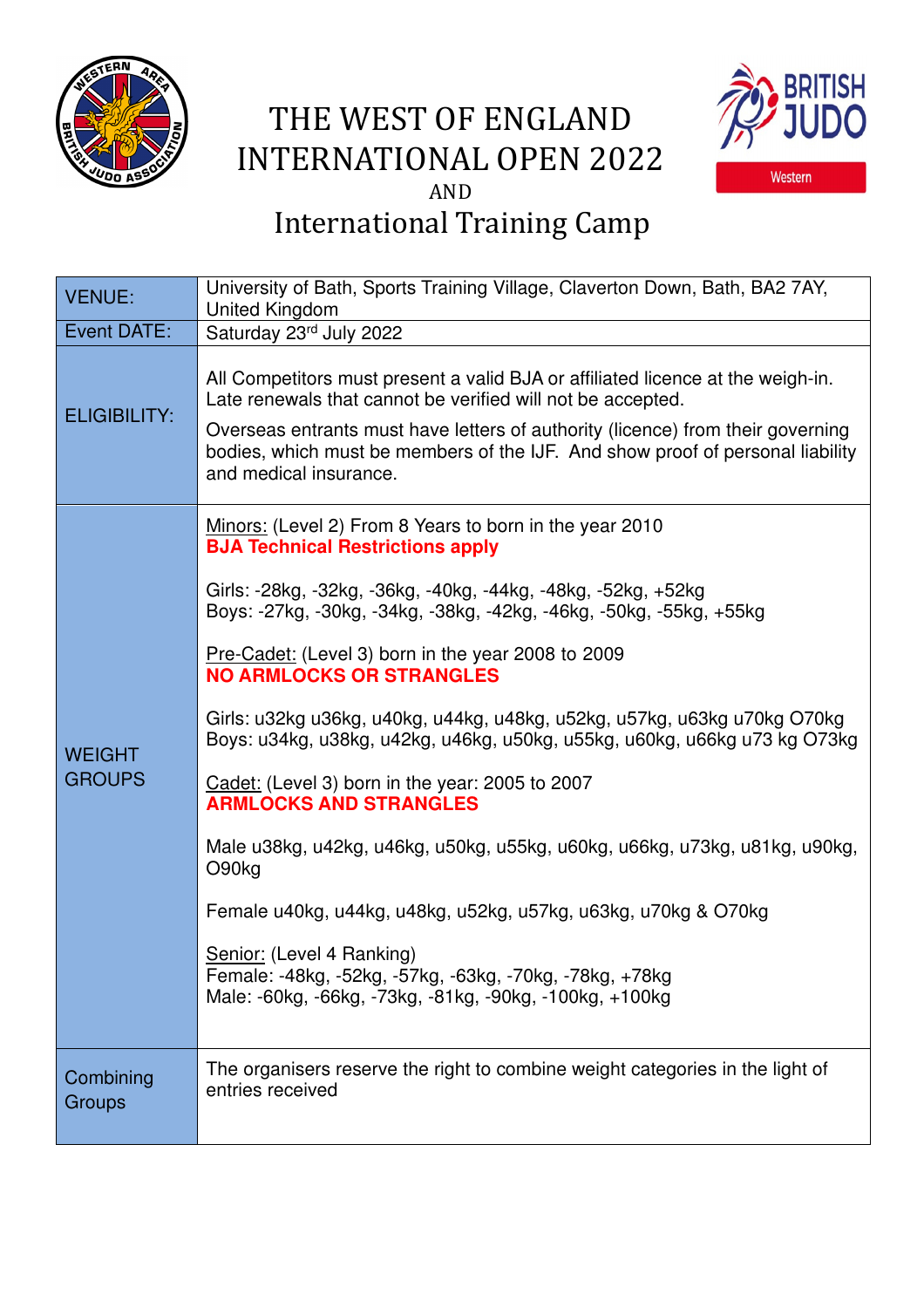

## THE WEST OF ENGLAND INTERNATIONAL OPEN 2022 AND International Training Camp



|                                | Subject to change dependant on entries received                                                                                                                                                       |
|--------------------------------|-------------------------------------------------------------------------------------------------------------------------------------------------------------------------------------------------------|
|                                | Minors: 08.00 - 08.45                                                                                                                                                                                 |
|                                | Must weigh-in competition grade Judogi trousers and plain white Tshirt, no<br>buttons or adornments. A weight allowance of 0.6 kg is made                                                             |
|                                | Pre-Cadet: $09.15 - 10.00$                                                                                                                                                                            |
|                                | Cadet: 10.30 - 11.15                                                                                                                                                                                  |
| <b>WEIGH-IN</b>                | Pre Cadet and Cadet Weigh-in in competition legal Judogi trousers (+ for girls<br>a plain white Tshirt, no buttons or adornments) to be worn. An allowance of<br>0.5kg Male and 0.6 kg Female is made |
| <b>SATURDAY</b>                |                                                                                                                                                                                                       |
|                                | Seniors 12.30 - 13.30                                                                                                                                                                                 |
| 23rd July 2022                 |                                                                                                                                                                                                       |
|                                | <b>Under 18 yrs</b>                                                                                                                                                                                   |
|                                | Open weigh in, Judogi trousers (+ for women a plain white Tshirt, no buttons<br>or adornments) to be worn and, an allowance of 0.5kg Men and 0.6 kg<br>Women is made.                                 |
|                                | Over 18 yrs                                                                                                                                                                                           |
|                                | Closed weigh-in. No allowance                                                                                                                                                                         |
|                                |                                                                                                                                                                                                       |
|                                | In the event of an Open weigh in for over 18s, Judogi trousers (+ for women a<br>plain white Tshirt, no buttons or adornments) to be worn and an allowance of                                         |
|                                | 0.5kg Men and 0.6 kg Women is made.                                                                                                                                                                   |
| <b>METHOD OF</b>               | Pools for fewer than 8 players.                                                                                                                                                                       |
| <b>COMPETITION:</b>            | Compound knock-out and repechage for 8 or more players.                                                                                                                                               |
| <b>CONTEST</b><br><b>RULES</b> | BJA contest rules to apply throughout the event.                                                                                                                                                      |
| <b>JUDOGI</b>                  | This is a white judogi event.                                                                                                                                                                         |
|                                | Players to supply own Blue and White belts                                                                                                                                                            |